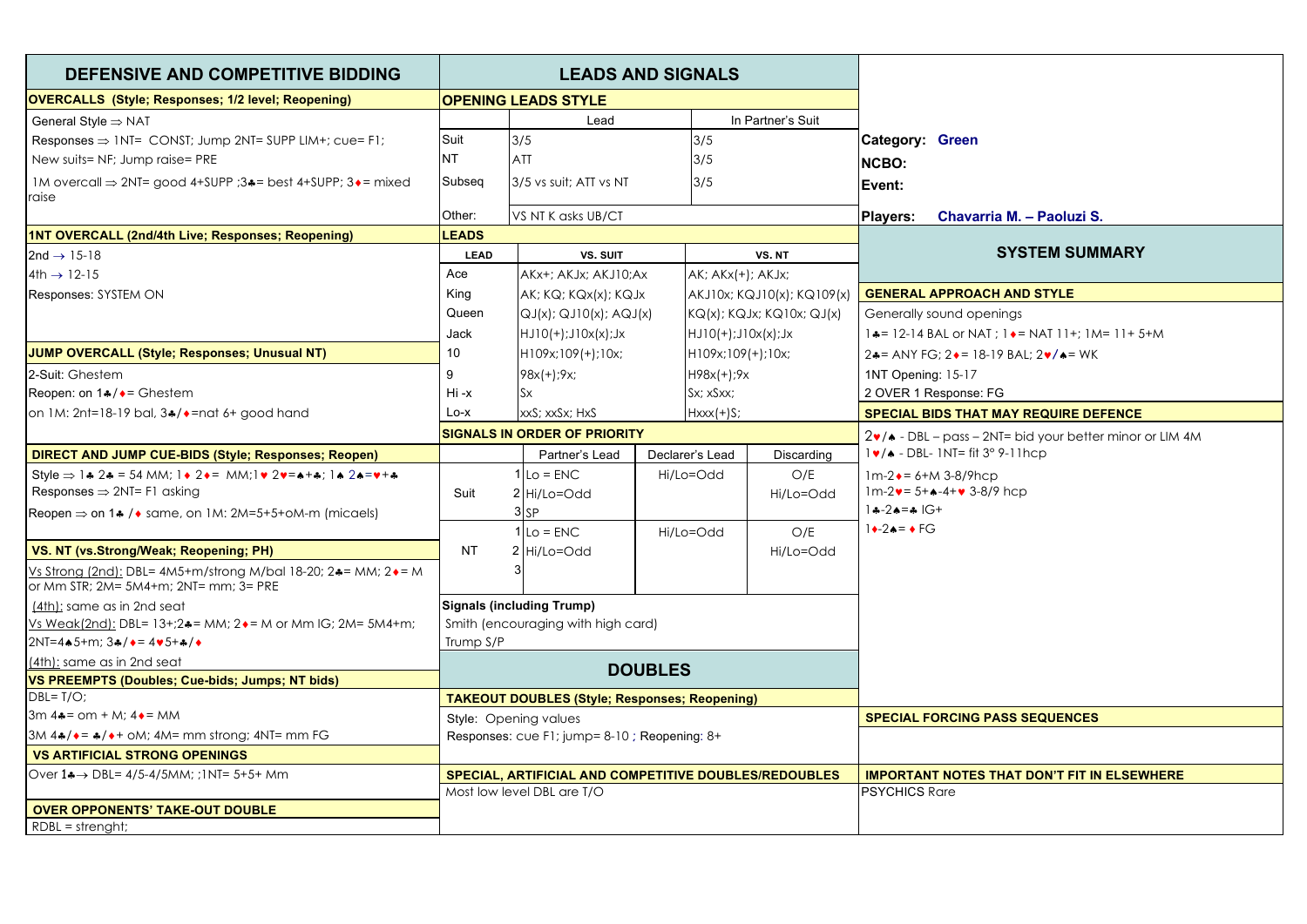| OPENING              | TICK IF<br>ARTICIAL |   | MIN. No.<br>OF CARDS<br>NEG. DBL<br>THRU | <b>DESCRIPTION</b>                            | <b>RESPONSES</b>                                                                                                                                                                    | <b>SUBSEQUENT AUCTION</b>                                                                                                                                            | <b>PASSED HAND BIDDING</b>                                                                                      |
|----------------------|---------------------|---|------------------------------------------|-----------------------------------------------|-------------------------------------------------------------------------------------------------------------------------------------------------------------------------------------|----------------------------------------------------------------------------------------------------------------------------------------------------------------------|-----------------------------------------------------------------------------------------------------------------|
|                      |                     |   |                                          |                                               |                                                                                                                                                                                     |                                                                                                                                                                      |                                                                                                                 |
|                      |                     |   |                                          |                                               |                                                                                                                                                                                     |                                                                                                                                                                      |                                                                                                                 |
| 1 $\clubsuit$        | 兼                   |   | $2 \mid 4 \spadesuit$                    | 12-14 BAL                                     | $1\bullet/\bullet/\bullet$ /NT= NAT; 2 $\bullet$ = ® FG;                                                                                                                            | $4 \cdot 1$ M $\rightarrow$ 2NT= ART 15-17 6+ $\ast$ w/o 3+M or 16+ 5 $\ast$ 4M                                                                                      | $2 - WK$                                                                                                        |
|                      |                     |   |                                          | $11+$ NAT 5+ $\clubsuit$ or 4 $\clubsuit$ 441 | $2\bullet$ =WK 6M or 55MM IG+; $2\bullet$ = 5+ $\bullet$ -4+ $\bullet$ 5-9;                                                                                                         |                                                                                                                                                                      |                                                                                                                 |
|                      |                     |   |                                          |                                               | $2 \triangle = 16 + 2 N = NAT$ ;<br>$3x = PRE$                                                                                                                                      | $3\cdot$ /30M/3NT= 1444/4144/4414 18-21<br>$1 \div 1 \leftrightarrow 2$ NT=15-17 6+ $\div$ or 16+ 5 $\div 4 \leftrightarrow 2 \rightarrow 16 + 6 + \div$ or 5 $\div$ |                                                                                                                 |
|                      |                     |   |                                          |                                               |                                                                                                                                                                                     | 4♥                                                                                                                                                                   |                                                                                                                 |
| $1+$                 |                     | 4 |                                          | $ 4 \bullet  1  + 4 + \bullet$                | 1M/1NT= NAT;2. * = ® FG;2. • WK 6M or 55MM IG+;                                                                                                                                     | $1 \rightarrow 1 \text{M} \rightarrow 2 \rightarrow 1 \text{N}$ F1                                                                                                   | $2 \div = WK$                                                                                                   |
|                      |                     |   |                                          |                                               | $2v = 5 + 4 - 4 + v 5 - 9$ : $24 = FG 4 + 4$                                                                                                                                        | 2NT= ART 15-17 6+ $\bullet$ w/o 3+M or 16+ 5 $\bullet$ 4M                                                                                                            |                                                                                                                 |
|                      |                     |   |                                          |                                               | $2NT = NAT$                                                                                                                                                                         | $3 = 5514-16$                                                                                                                                                        |                                                                                                                 |
|                      |                     |   |                                          |                                               | $3 - 1$ LIM $\triangleleft$                                                                                                                                                         | $2$ oM = ART 16+6+ $\bullet$ or 5+ $\bullet$ 40M                                                                                                                     |                                                                                                                 |
| $1$ v                |                     |   | $5 \quad 4 \spadesuit$                   | $11 + 5 + \bullet$                            | 2. = $\circledR$ FG; 2. = NAT FG; 2. = FG 5+. w/o 3.                                                                                                                                | $1\bullet -1x \to 2\bullet = NAT 11-15$ or any $16+72NT = 6\bullet 4m 16+7$                                                                                          | $24 = 3 \times 9 - 11$ :                                                                                        |
|                      |                     |   |                                          |                                               | $2NT = 3 + 4$ LIM:                                                                                                                                                                  | $3m = 5515 + F1$ ; $3\vee = 7\vee 13-15$                                                                                                                             | 2. = 55mm 8-11; 2NT= 4 V IG w/o SPL                                                                             |
|                      |                     |   |                                          |                                               | $34 = 4 + 6 - 9$ ; $34 = 4 + 9$ FG any SPL<br>$3\cdot / \triangle / =$ PRE; $3NT/4 \cdot / 4 \cdot = 4 + \vee$ VOID $\triangle / \triangle / \triangle$                             | $1\rightarrow -2\rightarrow$ ART bid for shape description                                                                                                           | $34 = 4 \cdot 6 - 9$ ; $3 \cdot = 4 + \cdot \text{any SPL}$ ; $3 \cdot = PRE$<br>$3NT/3$ */*=4+* MAX VOID */*/* |
| 14                   |                     | 5 |                                          | $4 \cdot 11 + 5 + 4$                          | $2\clubsuit$ = FG: $2\bullet/\bullet$ = NAT FG: 2NT= 4 $\bullet$ 6-9 or 3 $\bullet$ 10-11:                                                                                          | same as above                                                                                                                                                        | same as above                                                                                                   |
|                      |                     |   |                                          |                                               | $3 - 6 + 1G$ ; $3 - 4 + 1G$ any SPL                                                                                                                                                 |                                                                                                                                                                      |                                                                                                                 |
|                      |                     |   |                                          |                                               | $3 \vee = 4 + \triangle$ IG; $3 \triangle = PRE$                                                                                                                                    |                                                                                                                                                                      |                                                                                                                 |
|                      |                     |   |                                          |                                               | $3NT/4A/\bullet = 4+AVOID A/\bullet/\bullet$                                                                                                                                        |                                                                                                                                                                      |                                                                                                                 |
| 1NT                  |                     |   |                                          | 4 (14) 15-17 BAL (5M332 14-15)                | $2 = \text{STAT}$ ,                                                                                                                                                                 | $1NT-2$ $\rightarrow$ 2 $\rightarrow$ = 4. or min noM: 2 $\rightarrow$ = 4 $\rightarrow$ or max noM                                                                  |                                                                                                                 |
|                      |                     |   |                                          |                                               | $2*(\vee)$ / $\wedge$ /NT= TRSF; 34=5 $\nu$ 44 IG                                                                                                                                   | 2. = MM min: 2NT=MM max                                                                                                                                              |                                                                                                                 |
|                      |                     |   |                                          |                                               | $3 \cdot = 5 \cdot 4 + \cdot 1$ G.                                                                                                                                                  | $1NT-2 \rightarrow 2 \rightarrow 4 = 4 \cdot MAX$ ; $2NT = 4 \cdot MIN$ ;                                                                                            |                                                                                                                 |
|                      |                     |   |                                          |                                               | $3v =$ mm IG:3 $e = 55$ or 64 mm FG                                                                                                                                                 | $1NT-2\bullet \rightarrow 2NT = 4 \bullet MAX$ ; $3\bullet = 4 \bullet MIN$ ;                                                                                        |                                                                                                                 |
|                      |                     |   |                                          |                                               | $4*/\bullet$ = TRSF; 4NT= 4333 S/T                                                                                                                                                  | $1NT-2A/NT \rightarrow 3A/$ likes $A/\rightarrow$                                                                                                                    |                                                                                                                 |
| $2*$                 | ₩                   |   |                                          | $2$ 4 $\bullet$ ANY FG / 23+ BAL              | $2 \cdot = \circledR$ ; 2M= oM good suit ; 2NT= 5+5+ MM                                                                                                                             |                                                                                                                                                                      |                                                                                                                 |
|                      |                     |   |                                          |                                               | $3*/\bullet$ = om 6+ good suit; $3\bullet/\bullet$ = Hxxxxxx                                                                                                                        |                                                                                                                                                                      |                                                                                                                 |
| $2*$                 | ₩                   |   |                                          | $0$ 3. 18-19 BAL                              | $2\mathbf{v}$ = TRSF: 4+ $\mathbf{A}$ or any S/T L/S $\mathbf{\clubsuit}/\mathbf{\spadesuit}/\mathbf{\spadesuit}$ ;                                                                 |                                                                                                                                                                      |                                                                                                                 |
|                      |                     |   |                                          |                                               | $2 \triangle = TRSF$ to 2NT: NT or $4+\vee$ or 6m w/ SPL om<br>2NT= TRSF to 3 WK $\bullet$ ; WK $\bullet$ ; S/T $\bullet$ ; S/T BAL w/o 4M                                          |                                                                                                                                                                      |                                                                                                                 |
|                      |                     |   |                                          |                                               | $3$ = STAY or 5+ $\vee$ 44; $3 \cdot$ = FG 5+ $\wedge$ 4+ $\vee$ ; $3 \cdot / \wedge$ = SPL;                                                                                        |                                                                                                                                                                      |                                                                                                                 |
|                      |                     |   |                                          |                                               | $3NT = 5 + 5 + MM$ :                                                                                                                                                                |                                                                                                                                                                      |                                                                                                                 |
|                      |                     |   |                                          |                                               | $4$ */ $\bullet$ = TRF $\bullet$ /*;                                                                                                                                                |                                                                                                                                                                      |                                                                                                                 |
| 2 <sub>v</sub>       |                     |   |                                          | 6 3 $6$ 6 WK                                  | $2NT = \circledR$ F1:                                                                                                                                                               |                                                                                                                                                                      |                                                                                                                 |
|                      |                     |   |                                          |                                               | $3v = PRE;3NT = S/O$                                                                                                                                                                |                                                                                                                                                                      |                                                                                                                 |
| $2*$                 |                     |   |                                          | 6 3 6. WK                                     | $2NT = \circledR F1$ ;                                                                                                                                                              |                                                                                                                                                                      |                                                                                                                 |
|                      |                     |   |                                          |                                               | $3 \triangle = PRE$ ; $3NT = S/O$                                                                                                                                                   |                                                                                                                                                                      |                                                                                                                 |
| 2NT                  |                     |   |                                          | 4 20-22 BAL                                   | $3\bullet$ = puppet STAY; $3\bullet/\bullet$ = TRF; $3\bullet$ = 5+4+mm S/T; $3NT = S/O$ ; $4\bullet/\bullet$ = $\bullet$ / $\bullet$ S/T; $4\bullet/$ $\bullet$ = $\bullet/$ + S/T |                                                                                                                                                                      |                                                                                                                 |
| $3*$                 |                     | 6 |                                          | PRE (aggressive NV)                           | $3 \cdot = \circledR$ asks for SPL M; $3 \cdot / \cdot = NAT$ F1                                                                                                                    | <b>HIGH LEVEL BIDDING</b>                                                                                                                                            |                                                                                                                 |
| $3*$                 |                     | 6 |                                          | PRE (aggressive NV)                           | $3\blacktriangledown/3\blacktriangle =$ NAT F1                                                                                                                                      | <b>4NT RKCB 1430</b>                                                                                                                                                 |                                                                                                                 |
| $3\vee$              |                     | 6 |                                          | PRE (aggressive NV)                           | $3 \triangle = NAT F$ ; $4 \triangle 4 \triangle = CUE$                                                                                                                             | Cue style: first and second round controls up the line                                                                                                               |                                                                                                                 |
| $3*$                 |                     | 6 |                                          | PRE (aggressive NV)                           | $4*/4 \rightarrow$ CUE; $4 \rightarrow$ NAT                                                                                                                                         | In forcing situations at high levels: PASS= F; DBL= DISC                                                                                                             |                                                                                                                 |
| 3NT                  | ₩                   |   |                                          | 8m (at least A or K)                          |                                                                                                                                                                                     |                                                                                                                                                                      |                                                                                                                 |
| $4 + 4$              |                     | 8 |                                          | PRE                                           |                                                                                                                                                                                     |                                                                                                                                                                      |                                                                                                                 |
| $4 \vee / \triangle$ |                     | 7 |                                          | PRE                                           |                                                                                                                                                                                     |                                                                                                                                                                      |                                                                                                                 |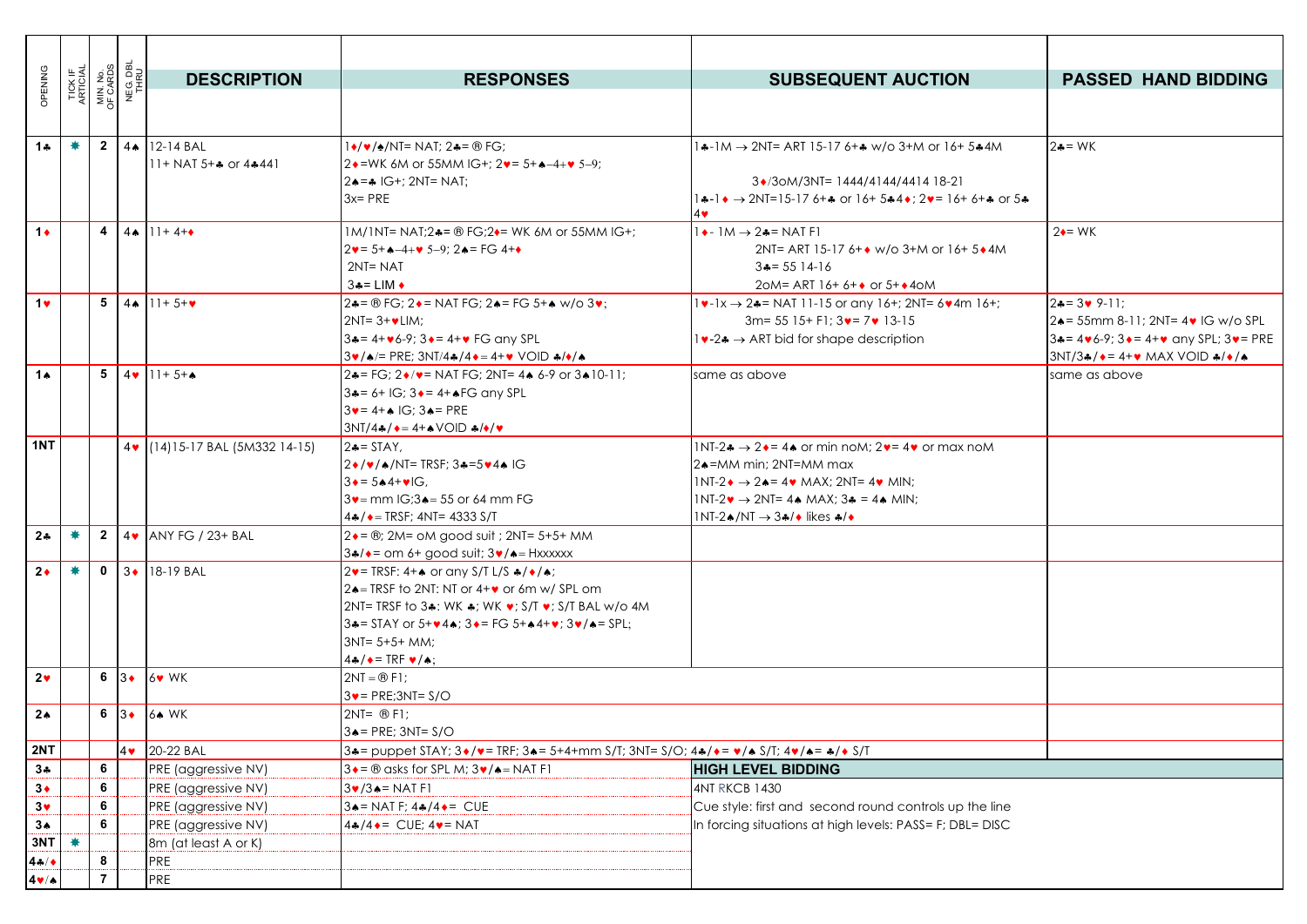SUPPLEMENTARY NOTES FILE (SN\_paoluzi-saccavini.doc) Paoluzi S.–Chavarria M. (ITALY) NOTE (1)

 $1m \rightarrow 1M$  $2M \rightarrow 2nt$  rel  $\rightarrow 1$ ) 3 $\ast$  = 4cards M unbalanced  $\rightarrow$  2) 3-M = nat, 3cards M, unbalanced  $\rightarrow$  3) 3M = 4cards raise bal min  $\rightarrow$  4) 3sa 5)3+M or 4x = 4cards raise bal max 4333 = 4x-4cards raise bal max

NOTE (2)

1 $\clubsuit$  - 1 $\bullet$  - 2 $\bullet$   $\rightarrow$  ART. shows 16+ 1-suiter  $\clubsuit$  or 2-suiter  $\clubsuit/\bullet$ 

 $1\bullet \rightarrow 1\bullet$  $2\bullet \rightarrow 2\bullet$  FG relay 2NT  $6 + 4$  18 + no 3  $3* 5*4* \rightarrow 3*R \rightarrow 3*/a/nt = 3*/other$  sgl/2-2  $3 \cdot 6$  $44 \cdot 3 \cdot R \rightarrow 3 \cdot 7$ nt= 6-4 sgl L/H, 4 $\ast$  6-5  $3 \cdot 6 + 16 - 21 \text{ w/wo} 3$ 3 $\bullet$  6+ $\bullet$  16-18 no 3 $\bullet$ 1 $\clubsuit$  - 1M - 2 $\spadesuit$   $\rightarrow$  ART. shows 17+ 1-suiter  $\clubsuit$  or 2-suiter  $\clubsuit/\spadesuit$ 1 $\ast \rightarrow 1M$  $2 \rightarrow 2$ oM FG relay 2NT 6+§ 18+ no 3M  $3* 5*4* \rightarrow 3*R \rightarrow 3* / * / nt = 3M / oM / 2 - 2$  $3 \cdot 6 * 4 + \cdot \rightarrow 3 \cdot R \rightarrow 3 \cdot \text{nt} = 6 - 4 \text{ sql L/H}$ , 4\* 6-5 3© 6+§ 16-21 w/wo 3M 3ª 6+§ 16-18 no 3M 1 $\bullet$  - 1M - 2oM  $\rightarrow$  ART. shows 16+ 1-suiter  $\bullet$  or 2-suiter  $\bullet$ -oM  $1 \bullet \rightarrow \qquad 1 \text{M}$  $2$ o $M \rightarrow$  2NT 3 $\clubsuit$  5 $\bullet$ 4oM  $\rightarrow$  3 $\bullet$  R.  $\rightarrow$  3 $\bullet$ / $\bullet$ /nt= 3M/other sgl/2-2  $3 \cdot 6 \cdot 4 + 6M \rightarrow 3 \cdot R \rightarrow 3 \cdot 7$ nt= 6-4 sgl L/H, 4 $\ast$  6-5  $3\bullet$  6+ $\bullet$  16-21 w/wo 3M 3 $\bullet$  6+ $\bullet$  18+ no 3M  $3NT$  6+ $\bullet$  16-18 no 3M Note (3)  $1m - 2 \cdot :$  WK 6M or 55MM IG+;  $1m \rightarrow$  2.  $2\bullet \rightarrow$  P/C P/2A 2nt 55MM  $FG \rightarrow 3* / * = fit3°$  $\vee / * : 3 \vee / * = fit4° \vee / * : 4 * = bid$  the best suit 3≄/• 6v-5▲ IG/6▲-5v IG 3© 55MM IG  $1m \rightarrow$  2•:  $2 \cdot \rightarrow P/C$  P 2nt 55MM  $FG \rightarrow 3* = fit3°$  $\vee$ ;3 $\vee$ = fit4° $\vee$ / $\star$ ;  $3\bullet$  6 $\bullet$  min 3ª 55MM IG  $4 \cdot 6 \cdot \text{max}$  $1m \rightarrow$  2. 2nt  $\rightarrow$  R 3 $\clubsuit$  55 or 65 IG $\rightarrow$ 3 $\bullet$ R x longer, 3 $\bullet$ / $\bullet$  fit F, 4 $\bullet$ =m ISL $\rightarrow$ 4 $\bullet$ =H or fit in m, 4 $\bullet$ = bid the best suit  $3 \cdot 6 \cdot \rightarrow 3 \cdot \text{NF}$ ,  $3 \cdot 15$ L $\cdot$ ,  $4 \cdot 15$ m ISL $\rightarrow 4 \cdot 1$  or fit in m 3 $\bullet$  6 $\bullet \rightarrow$ 3 $\bullet$  NF,4 $\bullet$ =m ISL $\rightarrow$ 4 $\bullet$ =H or fit in m, 4 $\bullet$ =ISL $\bullet \rightarrow$ 4 $\bullet$  trsf $\rightarrow$ 4 $\bullet$  NF 3♦ 55MM FG no stop om  $\rightarrow$  4♦/ • = fit  $\sqrt{ }$  4,4nt=m ISL 3nt 55MM FG with stop om (NF)  $\rightarrow$  4 $\ast$ /  $\bullet$  =fit $\bullet$ / $\bullet$ ,4nt=mISL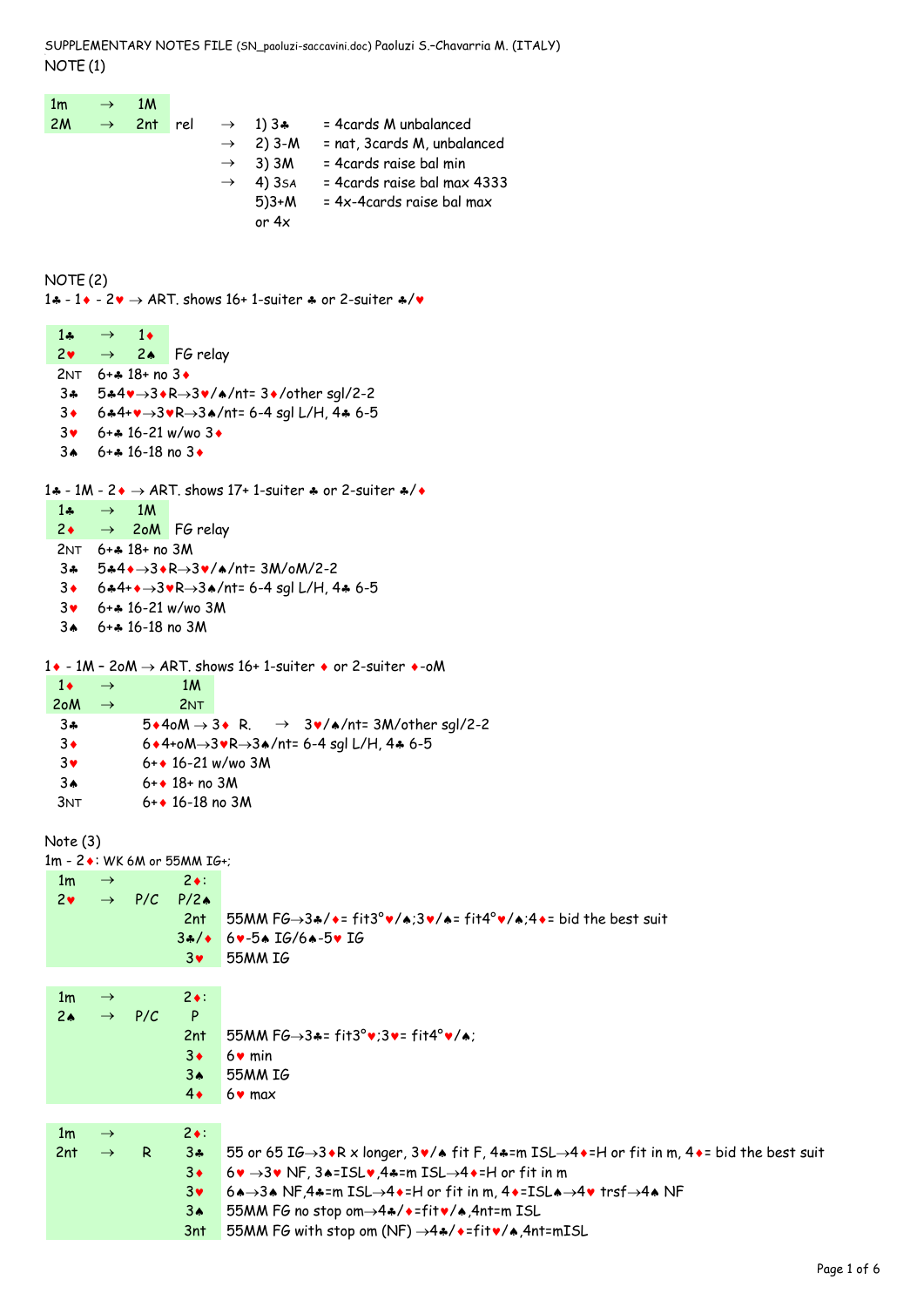SUPPLEMENTARY NOTES FILE (SN\_paoluzi-saccavini.doc) Paoluzi S.–Chavarria M. (ITALY)

```
NOTE (4) (1◆opening it's similar)
 1\clubsuit \rightarrow 2\clubsuit2♦ 11-15 1-suiter ♦, 2-suiter ♦/vor♦, 3-suiter
        \rightarrow 2VR. \rightarrow 24 4/5vora \rightarrow 2NTR. \rightarrow 34 5-4 v\rightarrowR
                                                                           \rightarrow 3• 6-4 vor\rightarrow \rightarrow R\rightarrow 3\bullet 5-4\bullet L sgl
                                                                           \rightarrow 34 5-4 \bullet H sql
                                                                           \rightarrow 3NT 5-44 2-2
                                                                           \rightarrow 4\ast/\ast 6-5 \ast/\ast min
                          \rightarrow 2NT
                           \rightarrow 34
                          \rightarrow 3
                          \rightarrow 3\bullet > see max
                          \rightarrow 34
                           \rightarrow 3NT
 2© 12-14 BAL 
        11-21, 2-suiter */*\rightarrow 2.4 R. \rightarrow 2NT 12-14 BAL \rightarrow 3.4 R. \rightarrow 3.4 4.4 Anat
                                                                            \rightarrow 3\bullet 3433 or 44xx\rightarrowR
                                                                            \rightarrow 34 4333
                                                                            \rightarrow 3NT 5\ast\rightarrow 34 5-4 \ast/\ast 11-15\rightarrowR
                          \rightarrow 3 6-4 \ast/ \ast 11-21\rightarrowR
                          \rightarrow 3\bullet 5-4\ast/\bullet 16-21 L sgl
                          \rightarrow 34 5-4 \ast/ \bullet 16-21 H sgl
                          \rightarrow 3NT 5-4 \frac{1}{2} 16-18 2-2, 4* 19-21 2-2, 4* 6-5*/* 15+
 2. 16+ 4/5vor. \rightarrow 2NT R. SEE MIN BUT 4. 19-21 2-2
 2NT 16+1-suiter \clubsuit no singl
 3\cdot 16<sup>+</sup> 1-suiter \cdot singl \cdot or \cdot \rightarrow 3\cdot asking singl. L/H
 3 \cdot 16<sup>+</sup> 1-suiter \clubsuit singl\spadesuit3v 16+pt. 4*4*4*1*
  34 16<sup>+</sup>pt. 4444441
 3NT 16<sup>+</sup>pt. 4*4*4*1*
NOTE (5)
1\vee/\triangle-1\triangle/NT-2\clubsuit \rightarrow may be a NAT bid or an ART bid to show a strong hand (15<sup>+</sup> hcp) with one of the following distribution:
5M3-3-2 15-19 pt.
```
5+ M-4+oM 15+ pt. 5M-4♣/◆ 15<sup>+</sup>pt. 6+M 15+pt.

```
NOTE (6)
  1\blacktriangledown/\blacktriangle \rightarrow 1\blacktriangle/\text{NT}2NT = 6M-4m 15+ hcp \rightarrow 3*R.
                                                               3 \cdot = \cdot MIN\rightarrow 3opening MNF
                                                               3 \cdot = * MIN \rightarrow 3 opening MNF
                                                               3 \cdot = \cdot \text{MAX}
```

```
3SA = * MAX
```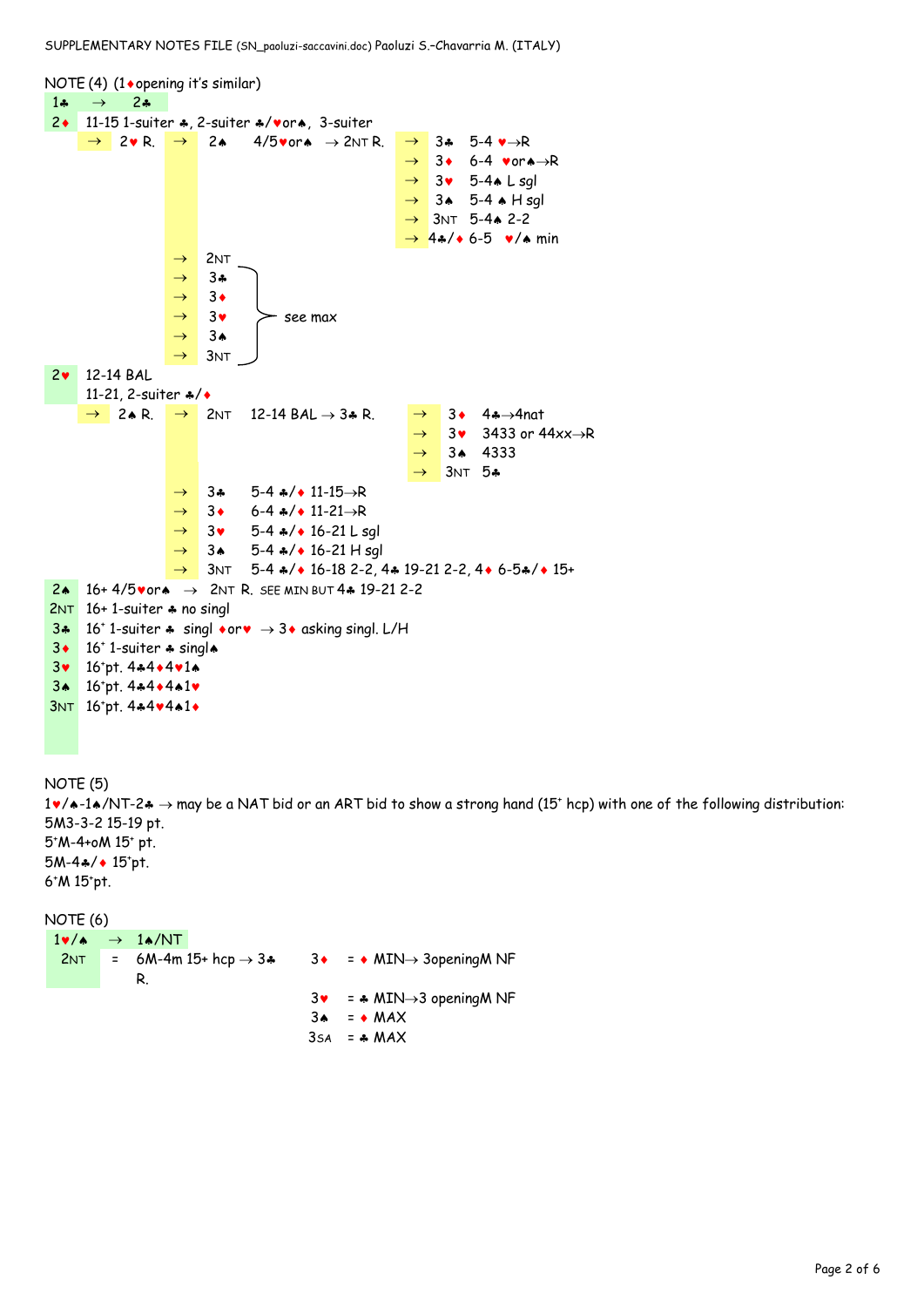$1\bullet$   $\rightarrow$  2 $\bullet$  (1 $\bullet$  opening it's similar)  $2 \bullet$  Nat  $11+$  $\rightarrow$  2nt R.  $\rightarrow$  3. 11-15 $\rightarrow$ 3. R see max  $\rightarrow$ 3 $\blacktriangleright$ R fit $\blacklozenge$   $\rightarrow$ 3 $\blacktriangle$ 55,3nt54,4 $\blacktriangleleft$ / $\blacktriangleright$ cue 64(4 $\blacktriangleright$ so) No fix  $\rightarrow$  3  $\rightarrow$  3 $\rightarrow$  3 $\bullet$  3.  $\rightarrow$  3 $\bullet$  fit $\rightarrow$  3.  $\prime$ nt/4 $\ast$ / $\bullet$  = 16+/11-15/544 mi/ma  $M \rightarrow 3$  55 16+  $2 \cdot 4^{\circ}$ s  $\rightarrow 3 \cdot 6 - 416 +$  $3*-6+FG$   $\rightarrow$  3nt 5422 o 3-14 16+  $3\bullet/\bullet$   $\rightarrow$  4 $\bullet$  55-3 $\bullet$  16+  $Fit * sgl$ L/H  $\rightarrow$  4 64-3  $\ast$  16+ 2© 5©4ª 10-21  $\rightarrow$  2 nt R.  $\rightarrow$  3. 11-15 $\rightarrow$ 3. R see max  $\rightarrow$ 3 $\blacktriangleright$ R fita $\rightarrow$  see No fit  $\rightarrow$  3  $\rightarrow$  34  $\rightarrow$  34  $\rightarrow$  34fit  $\rightarrow$   $\rightarrow$  34/nt/44/ $\rightarrow$  = 16+/11-15/544 mi/ma  $3*-6+FG \rightarrow 3* 6-415+$  $\rightarrow 3$  4 6-515+  $\rightarrow$  3NT 5422 o 3-1 $\clubsuit$  16+  $\rightarrow$  4 $\clubsuit$  643 $\clubsuit$  16+  $1\bullet \rightarrow 2\bullet$  $2 \cdot$  Nat  $11+$  $\rightarrow$  2 $\bullet$ R.fixM  $\rightarrow$  2.4 11-14 $\rightarrow$ 2ntR $\rightarrow$  see max  $\rightarrow$  2NT 2218+  $\rightarrow$  3 $\clubsuit$  5-4 15-17 $\rightarrow$ 3 $\bullet$ R $\rightarrow$ 3 $\bullet$ / $\bullet$ /nt= sgl L/H/2-2  $\rightarrow$  3  $\rightarrow$  5-4-3-1 18+  $\rightarrow$ 3 $\sqrt{R}$  $\rightarrow$ 3 $\rightarrow$ /nt= sgl L/H  $\rightarrow$  3 $\bullet$  55 16+  $\rightarrow$  3.4 6-4 16+, 3NT 5422 18+  $\rightarrow$  44 544  $\ast$  18+ 2© 5©4ª 10-21  $\rightarrow$  24 R.  $\rightarrow$  2NT minimum $\rightarrow$  34 R.  $\rightarrow$  34 5-43-1 fix  $\mathbf{v} = \begin{bmatrix} 1 & 3 & 3 \\ 3 & 6 & -4 \end{bmatrix}$   $\mathbf{x} = \mathbf{x} \cdot \mathbf{a}$  $\rightarrow$  34 6-5  $\rightarrow$  3NT 22  $\rightarrow$  3 $\clubsuit$  5-4 15-17 $\rightarrow$ 3 $\spadesuit$ R $\rightarrow$ 3 $\spadesuit$ / $\spadesuit$ /nt= sgl L/H/2-2  $\rightarrow$  3  $\rightarrow$  5431 18+  $\rightarrow$ 3 $\bullet$ R $\rightarrow$ 3 $\bullet$ /nt= sgl L/H  $\rightarrow$  3 $\bullet$  6-4  $\rightarrow$  34 6-5  $\rightarrow$  3NT 5422 18+  $\rightarrow$  4m 544m 2.  $5+v 11-21$  or  $5+v-4$   $11-15 \rightarrow 2N$  T R.  $\rightarrow$  3\$ 4\$ $\rightarrow$ 3 $\cdot$ R $\rightarrow$ 3 $\cdot$ / $\cdot$ /nt/4\$= sgl L/H/2-2/64  $\rightarrow$  3  $\rightarrow$  3 $\rightarrow$ 3 $\cdot$ R $\rightarrow$ 3 $\cdot$ /nt/4 $\cdot$ = 6 $\cdot$  11-15/5332/cue= 6 $\cdot$  16+  $\rightarrow$  3 $\bullet$  6 $\bullet$  no 3 $\ast$  11-15  $\rightarrow$  34 6 $\bullet$  no 34 16+  $\rightarrow$  3NT 5332 $\clubsuit$  12-14 $\rightarrow$  fity  $2NT$ 15<sup>+</sup>5.332 or 6.• - 4.  $\rightarrow$  34R.  $\rightarrow$  3+ 5332 with Hxx  $\rightarrow$ 3+ fit 3°  $3\text{v}$  fit4<sup>°</sup>  $\rightarrow$  3<sup> $\text{v}$ </sup> 6-4  $\rightarrow$  34 5332 Hx  $\clubsuit$  $\rightarrow$  3NT 5332 xx  $\clubsuit$ 3 $\clubsuit$  15<sup>+</sup> hcp 5 $\blacktriangleright$ 4 $\clubsuit$   $\rightarrow$  3 $\blacktriangleright$  R.  $3\bullet$  16<sup>+</sup> hcp  $5\bullet5\bullet \rightarrow 3\bullet$  fit 3 $\bullet$  7 $\bullet$  very good suit  $\rightarrow$  3 $\bullet$ =xxx or H $\bullet$ , 3nt=void $\bullet$ , cue=x or xx $\bullet$ 3<sup>4</sup> 11-14 5♥5<del></del> 3NT 11-14 5v5\* bad suits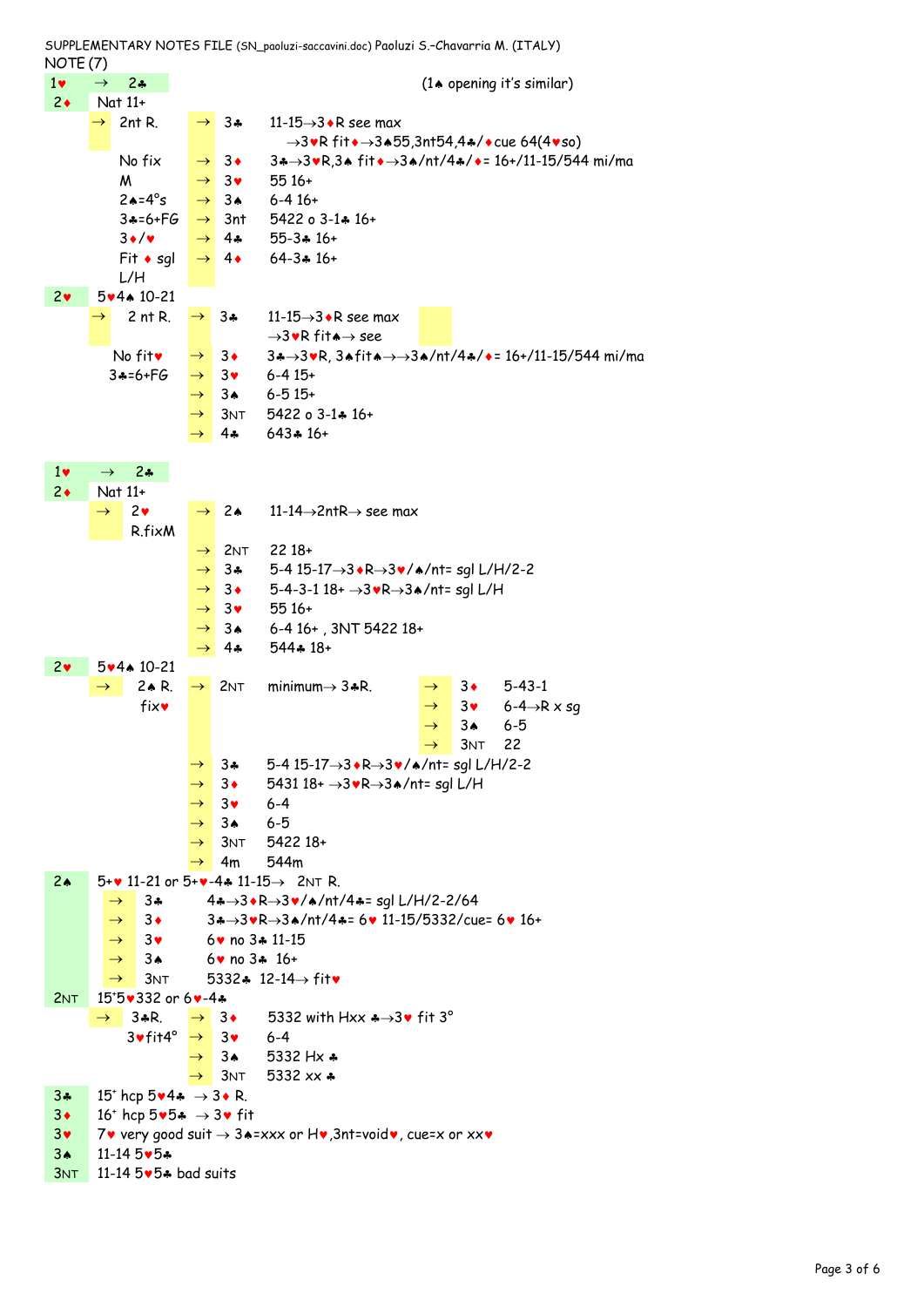## SUPPLEMENTARY NOTES FILE (SN\_paoluzi-saccavini.doc) Paoluzi S.–Chavarria M. (ITALY) NOTE (8)

| $1 +$ | $1\bullet$     | Ţ               | $\rightarrow$ | $5 - v$                                |
|-------|----------------|-----------------|---------------|----------------------------------------|
|       |                | $1\bullet$      | $\rightarrow$ | 5+∧                                    |
|       |                | $1\spadesuit$   | $\rightarrow$ | $4\bullet$                             |
|       |                | 1sa             | $\rightarrow$ | Nat                                    |
|       |                | $2 +$           | $\rightarrow$ | nat F1                                 |
|       |                | $2\bullet$      | $\rightarrow$ | $4*4$ v (if $5*4*$ is weak)            |
|       |                | $2\bullet$      | $\rightarrow$ | 4۸                                     |
|       |                | 42              | $\rightarrow$ | FG no 4M                               |
|       |                | 2sa             | $\rightarrow$ | NAT                                    |
|       |                | $3 +$           | $\rightarrow$ | <b>PRE</b>                             |
|       |                | $3\bullet$      | $\rightarrow$ | 5▲5♥ IG                                |
| $1 +$ | $1\bullet$     | Ţ               | $\rightarrow$ | $4-5$ $\bullet$                        |
|       |                | 14              | $\rightarrow$ | No 4M                                  |
|       |                | 1sa             | $\rightarrow$ | nat 8-10 hcp                           |
|       |                | 24/4            | $\rightarrow$ | Nat F1                                 |
|       |                | 2 <sub>v</sub>  | $\rightarrow$ | 6+4 4-10 hcp                           |
|       |                | 42              | $\rightarrow$ | $6+AFG$                                |
|       |                | 2sa             | $\rightarrow$ | <b>NAT</b>                             |
|       |                | $3 +$           | $\rightarrow$ | <b>PRE</b>                             |
|       |                | $3\bullet$      | $\rightarrow$ | $5 + 15 + 15$ FG                       |
|       |                | $3*$            | $\rightarrow$ | $5+A5+A}$ FG                           |
|       |                | $3*$            | $\rightarrow$ | <b>PRE</b>                             |
| $1 +$ | $1 \spadesuit$ | Ţ.              | $\rightarrow$ | $4 + 7 + hcp$                          |
|       |                | 1sa             | $\rightarrow$ | nat 8-10 hcp                           |
|       |                | $2 -$           | $\rightarrow$ | <b>NF</b>                              |
|       |                | $2\bullet$      | $\rightarrow$ | $5+y$ IG or +                          |
|       |                | $2\bullet$      | $\rightarrow$ | $T/O$ DBL no $4\blacktriangledown$     |
|       |                | 42              | $\rightarrow$ | $5+$ + $F1R$                           |
|       |                | 2sa             | $\rightarrow$ | <b>NAT</b>                             |
|       |                | $3 +$           | $\rightarrow$ | <b>PRE</b>                             |
|       |                | $3\bullet$      | $\rightarrow$ | $5 + 44$ FG                            |
|       |                | $3\vee$         | $\rightarrow$ | 6+ good v NF                           |
|       |                | $3*$            | $\rightarrow$ | $6 + 5$ SPL                            |
| $1 +$ | 1nt            | $2*$            | $\rightarrow$ | $MM \rightarrow 2 \bullet$ asks longer |
|       |                | 2◆              | $\rightarrow$ | 6+M                                    |
|       |                | 2M              | $\rightarrow$ | 5+M-4+m                                |
|       |                | 2nt             | $\rightarrow$ | $4 - 5 + m$                            |
|       |                | 3m              | $\rightarrow$ | $4\vee -5+m$                           |
| $1 +$ | $2 * nat$      | 2x              | $\rightarrow$ | Nat F1                                 |
|       |                | 2nt             | $\rightarrow$ | Nat IG                                 |
|       |                | $3 +$           | $\rightarrow$ | $5 + 5 + 4$                            |
|       |                | $3\bullet$      | $\rightarrow$ | 5+5+MM ISL                             |
|       |                | $3\nu/4$        | $\rightarrow$ | $7 \cdot / \cdot \text{NF}$            |
|       |                | $4 -$           | $\rightarrow$ | 5+5+MM FG                              |
| $1 +$ | $2 \cdot n$ at | 2x              | $\rightarrow$ | Nat F1                                 |
|       |                | 2nt             | $\rightarrow$ | Nat IG                                 |
|       |                | $3 +$           |               |                                        |
|       |                | $3\bullet$      | $\rightarrow$ | Nat FM (possible 4M)<br>5+5+MM ISL     |
|       |                |                 | $\rightarrow$ |                                        |
|       |                | $3\nu/4$<br>4.4 | $\rightarrow$ | $7 \cdot / \cdot \text{NF}$            |
|       |                |                 | $\rightarrow$ | <b>PRE</b>                             |
|       | 24/14          | $4\bullet$      | $\rightarrow$ | 5+5+MM FG                              |
| $1 +$ |                | $2\bullet$      | $\rightarrow$ | $5 + 16$                               |
|       |                | 2A              | $\rightarrow$ | $5+$ IG                                |
|       |                | 2nt             | $\rightarrow$ | Nat IG                                 |
|       |                | $3*/2-3*$       | $\rightarrow$ | Nat competitive                        |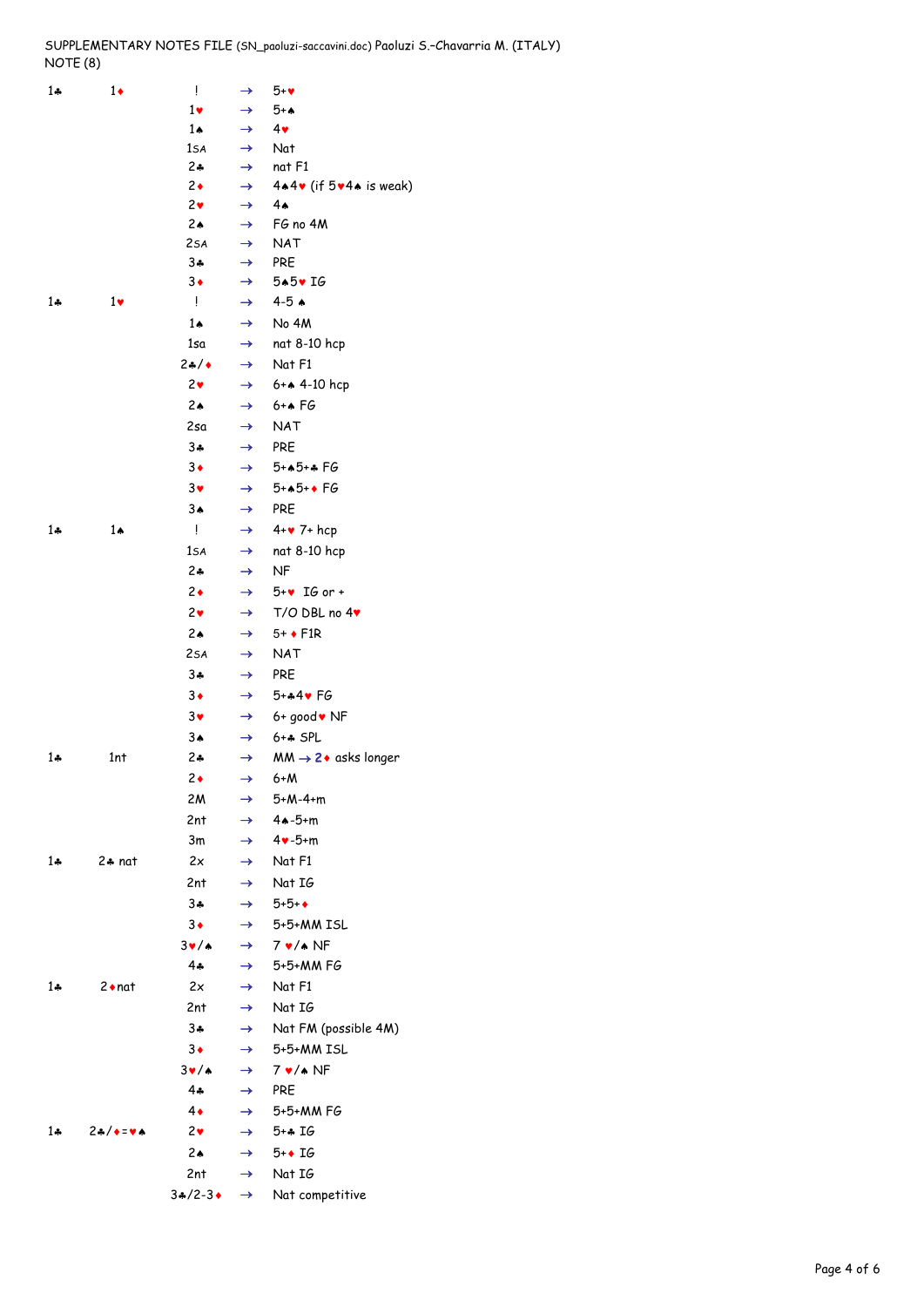## SUPPLEMENTARY NOTES FILE (SN\_paoluzi-saccavini.doc) Paoluzi S.–Chavarria M. (ITALY)

| $1 +$ | 2 <sub>v</sub>    | $\mathbf{I}$  | $\rightarrow$ | points $\rightarrow$ 3v=trsf x 3nt $\rightarrow$ 4*= strong 6+*, 4 $\bullet$ /*= strong 5+*-4 $\bullet$ /* |
|-------|-------------------|---------------|---------------|------------------------------------------------------------------------------------------------------------|
|       |                   | 2A            | $\rightarrow$ | Nat F1                                                                                                     |
|       |                   | 2nt           | $\rightarrow$ | Nat IG                                                                                                     |
|       |                   | 34/4          | $\rightarrow$ | Nat FM→on 3+→3+ ask 4+                                                                                     |
|       |                   | $3\bullet$    | $\rightarrow$ | $5 + \bullet -4 \bullet F6$                                                                                |
| $1 +$ | 2A                | $\frac{1}{2}$ | $\rightarrow$ | points $\rightarrow$ 3.4=trsf x 3nt $\rightarrow$ 4.4= strong 6+4, 4+/v= strong 5+4-4+/v                   |
|       |                   | 2nt           | $\rightarrow$ | Nat IG                                                                                                     |
|       |                   | $3 +$         | $\rightarrow$ | Nat $FM\rightarrow 3*$ ask $4*$                                                                            |
|       |                   | $3\bullet$    | $\rightarrow$ | $5 + v$ FG (nat if passed hand)                                                                            |
|       |                   | $3\vee$       | $\rightarrow$ | 5+ +FG not 4v (nat if passed hand)                                                                         |
|       |                   | $3\spadesuit$ | $\rightarrow$ | $5 + \bullet -4 \bullet F6$                                                                                |
| $1 -$ | $2nt = v \bullet$ | Ţ             | $\rightarrow$ | Points (susequents dbl punitive except first dbl of the opener)                                            |
|       |                   | $3 +$         | $\rightarrow$ | $5**$ NF                                                                                                   |
|       |                   | $3\bullet$    | $\rightarrow$ | $5+AIG$                                                                                                    |
|       |                   | $3\vee$       | $\rightarrow$ | $6 + 16$ or+                                                                                               |
|       |                   | 3ѧ            | $\rightarrow$ | $5+A}$ FG                                                                                                  |
| $1+$  | 3∻= ◆★            | $\frac{1}{2}$ | $\rightarrow$ | Points (susequents dbl punitive except first dbl of the opener)                                            |
|       |                   | $3\bullet$    | $\rightarrow$ | $5+$ $16$                                                                                                  |
|       |                   | $3\bullet$    | $\rightarrow$ | $5 + \bullet$ FG                                                                                           |
|       |                   | $3*$          | $\rightarrow$ | $6 + 16$ or+                                                                                               |
| $1 +$ | $3 + nat$         | $4\clubsuit$  | $\rightarrow$ | 5+5+MM FG                                                                                                  |
|       | $3 \bullet$ nat   | 4÷            | $\rightarrow$ | 5+5+MM FG                                                                                                  |
|       |                   | $4\bullet$    | $\rightarrow$ | $6 + 16$                                                                                                   |
| $1 +$ | $3*$              | 4÷            | $\rightarrow$ | 6++ or 55mm->4+fit(->4M cue, 4nt=mmISL,5+=mmF6),4+= nat 4++,4+=+ISL,4nt 5+ s.o.                            |
|       |                   | $4\bullet$    | $\rightarrow$ | $6 + v$ mimimum hand                                                                                       |
|       |                   | $4\bullet$    | $\rightarrow$ | $6 + 16$                                                                                                   |
|       |                   | $4*$          | $\rightarrow$ | 6+v or 5+v-5+m ISL->4nt (otherwise 54=good suit) R ->54/+=v-4/+,5v=6+                                      |
|       |                   | $\frac{1}{2}$ | $\rightarrow$ | t.o. and, if $3nt \rightarrow 4*-4*-5+*ISL$ , $4*-4*-5+*ISL$ , $4*-6**$ (better than $4*$ )                |
|       |                   | 4nt           | $\rightarrow$ | 18-19 bal quantitative                                                                                     |

| ھ 1               | 2 <sub>A</sub>                      | P     |   |
|-------------------|-------------------------------------|-------|---|
| ļ                 | P                                   | 2nt R | P |
| 34                | min unbal<br>(possible $4\bullet$ ) |       |   |
| $3 \cdot / \cdot$ | nat 15+                             |       |   |
| $3\spadesuit$     | $6 + 2$ $15 + 3$                    |       |   |
| 3nt               | $6 + 4$ 15+ no3 $\bullet$           |       |   |

## NOTE (9)

| $1\bullet$ | $1\vee$       | ļ             | $\rightarrow$ | $4 - 5$ $\star$                                             |
|------------|---------------|---------------|---------------|-------------------------------------------------------------|
|            |               | $1\spadesuit$ | $\rightarrow$ | No 4M                                                       |
|            |               | 1sa           | $\rightarrow$ | nat 8-10 hcp                                                |
|            |               | 24/4          | $\rightarrow$ | Nat                                                         |
|            |               | $2\bullet$    |               | $\rightarrow$ 6+4 4-10 hcp                                  |
|            |               | 2∌            | $\rightarrow$ | $6 + $ FG                                                   |
|            |               | 2sa           | $\rightarrow$ | <b>NAT</b>                                                  |
|            |               | $3 +$         | $\rightarrow$ | $IG$ +                                                      |
|            |               | $3\bullet$    | $\rightarrow$ | <b>PRE</b>                                                  |
|            |               | $3\vee$       |               | $\rightarrow 5+A5+AFG$                                      |
|            |               | $3*$          | $\rightarrow$ | <b>PRE</b>                                                  |
| $1\bullet$ | $1\spadesuit$ | ļ             | $\rightarrow$ | $4\bullet 7+$ hcp                                           |
|            |               | 1sa           | $\rightarrow$ | nat 8-10 hcp                                                |
|            |               | $2 +$         | $\rightarrow$ | $5+y$ IG or +                                               |
|            |               | $2\bullet$    | $\rightarrow$ | weak raise                                                  |
|            |               | $2\bullet$    | $\rightarrow$ | T/O DBL no $4\mathbf{v}$ (may be GF with $\bullet$ support) |
|            |               | $2 \triangle$ | $\rightarrow$ | $\div$ F1R                                                  |
|            |               |               |               |                                                             |